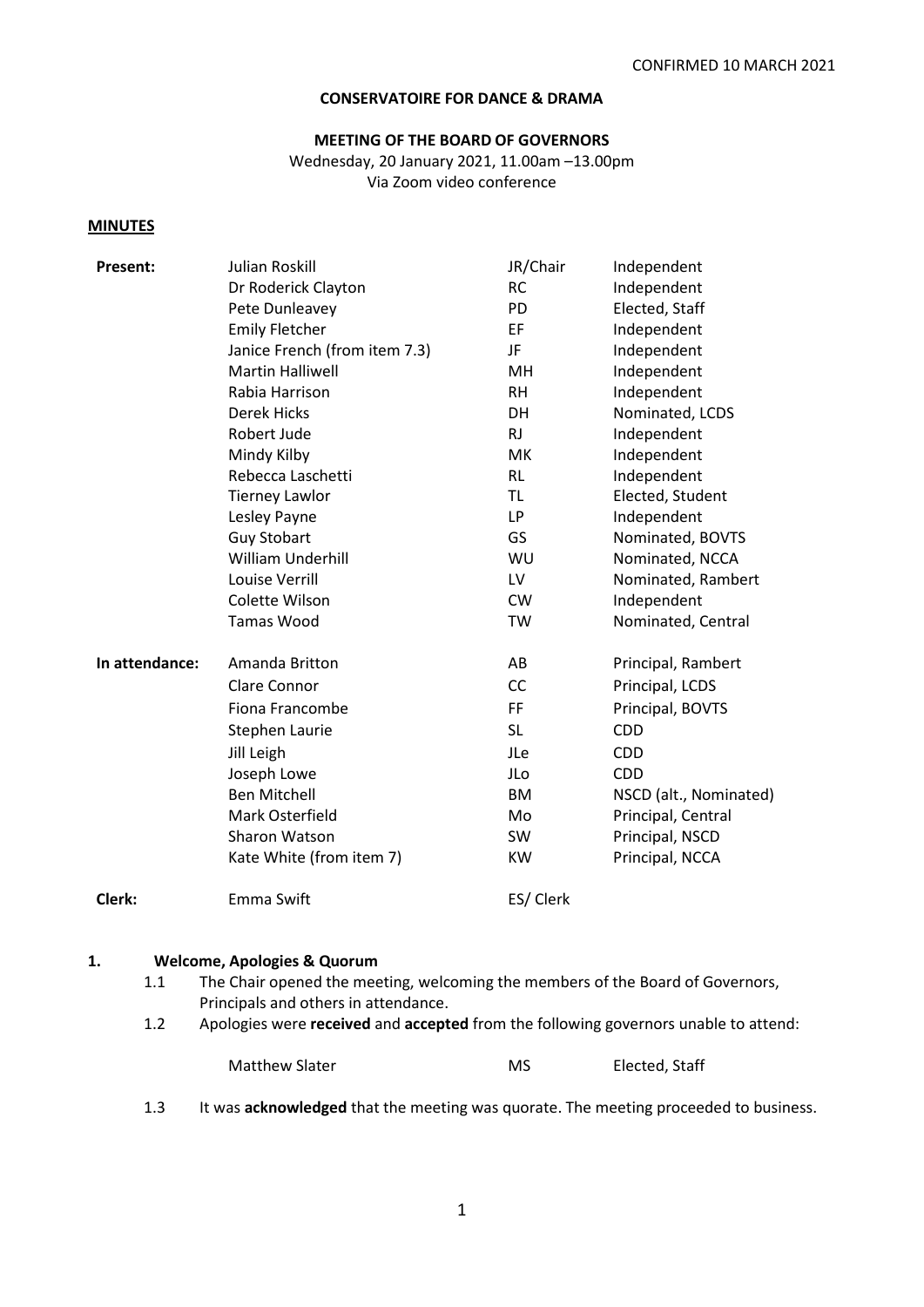### 2. **Declarations of Interest**

2.1 There were no declarations of interest.

#### **3. Minutes of the Previous Meeting**

3.1 The minutes of the Board of Governors held on 25 November 2020 (**BG21/01**) were **confirmed** as a fair and accurate record of the meeting.

#### **4. Matters Arising from the Minutes**

- 4.1 Matters arising from the minutes of the previous meeting (**BG21/02**) were **reviewed**.
- 4.2 Regarding item 4, JR noted that his predecessor Caragh Merrick had intended to undertake more informal briefings with governors. JR would be in conversation with governors to gauge interest in briefings and cross-stakeholder groups.
- 4.3 Regarding item 6, JR acknowledged the work on the Transition Plan which had been undertaken by a small steering group of school governors and JLe. The Plan was currently with CEC and SMT for consultation and would come back to the Board in March.
- 4.4 All other matters arising had been resolved or were covered on the agenda.

## **5. Report of the Chair**

- 5.1 The report of the Chair (**BG21/03**) was **received** and **taken as read**. JR gave a further update on four matters.
	- 5.1.1 CDD had received LCDS's formal notice of resignation on 19 January 2021 and their Exit Plan would come to the Board in March.
	- 5.1.2 The next scheduled meeting with OfS was on 29 January. CDD would present a new organisational chart as requested and the latest version of the Transition Plan.
	- 5.1.3 JR and LV would be in weekly discussion with JLo and JLe to provide a support function for the executive. Governors should contact JR or LV if they wished to raise any issues in this forum.
	- 5.1.4 Pending decisions to be taken today, CDD would need to review its staffing arrangements. The Remuneration Committee would be discussing this further and consultant John Scott would be available to help work through the processes. JR stated the importance of looking after staff and paid tribute to the work undertaken behind the scenes.
	- 5.1.5 On behalf of the Board, EF conveyed the support of the Board to the CDD team.
- 5.2 The appointment of Julian Roskill as Chair of the Board (permanent) was **confirmed**.
- 5.3 The appointment of Louise Verrill as Deputy Chair of the Board was **confirmed**.
- 5.4 Approval of the agreement on David Ruebain's departure as CEO was **confirmed**.
- 5.5 The appointment of Jill Leigh as Accountable Officer (permanent) was **confirmed**.

#### **6. Report of the Senior Management Team [part redacted]**

- 6.1 The report from the SMT on developments at CDD since the last meeting of the Board of Governors (**BG21/03**) was **received**.
- 6.2 JLe noted that she would advise OfS of LCDS's resignation ahead of the meeting on 29 January.
- 6.3 The Chair asked for an update on progress with communications regarding the transition.
	- 6.3.1 SL reported he had liaised with RC to prepare a public statement for the CDD website.
	- 6.3.2 It was **agreed** that the statement would be shared with JR, LV and DR and with the Schools before publication.

**Action: SL to finalise external statement with JR/LV/DR and to circulate to Principals and the Board for information.**

**Action: SL and School communications staff to discuss statement and joined up messaging at meeting on 4 February.**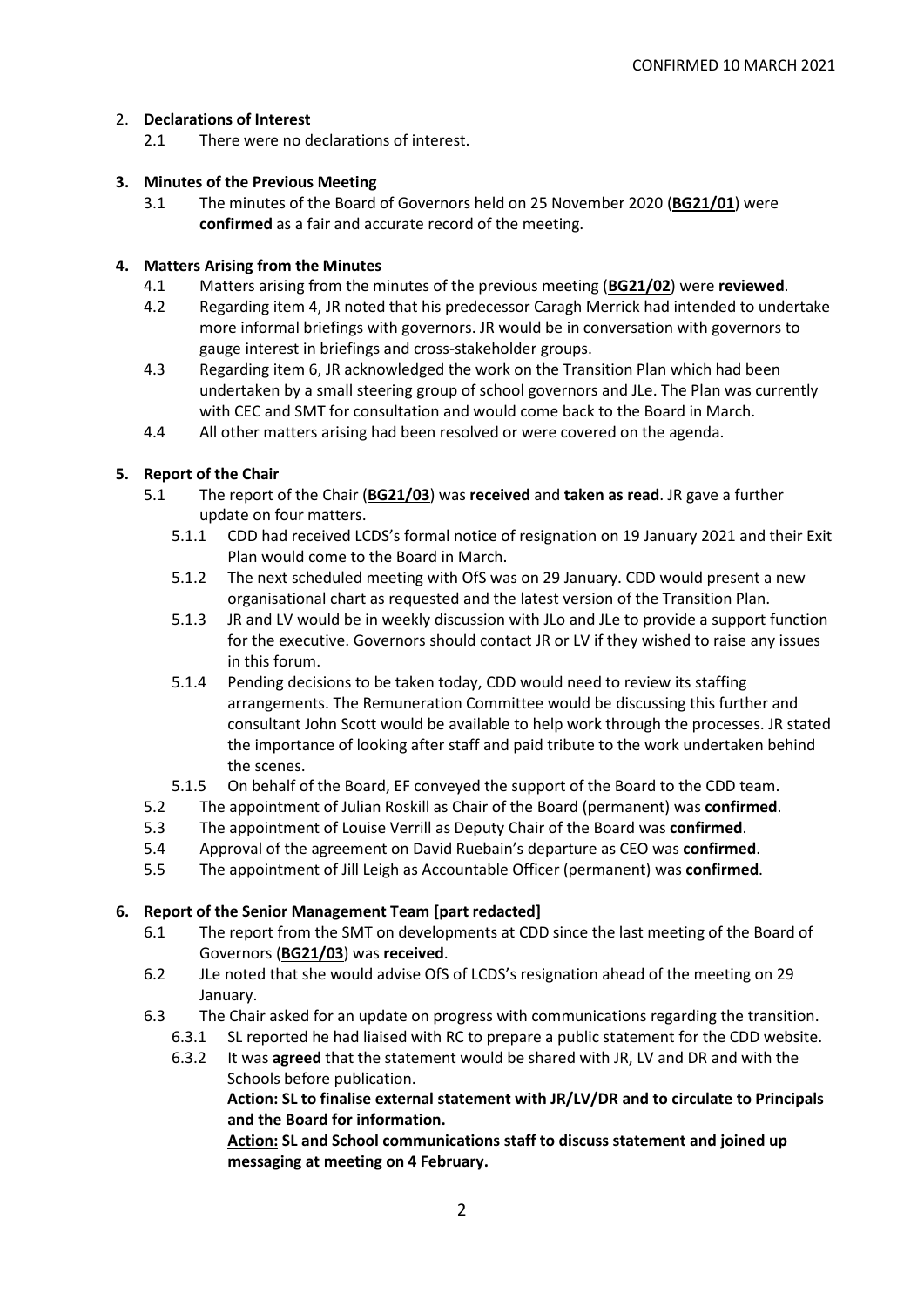#### *KW joined the meeting.*

### **7. Annual Report, Audit and Financial Statements for 2019/20 [part redacted]**

- 7.1 The Internal Auditor's Annual Report for 2019/20 (**BG21/05**) was **received**.
	- 7.1.1 The Chair acknowledged the huge amount of work undertaken regarding annual reporting and audit matters and the fine judgements that were required to reach a conclusion. The Chair noted CDD was also adapting to the new Manual and endeavouring to treat all schools in a consistent manner whilst acknowledging their different positions. The Chair invited CW to set the scene for consideration of papers **BG21/05 – 09**.
	- 7.1.2 CW stated that the Internal Audit report represented one piece of jigsaw the Audit Committee (AC) received to understand assurance of operations. The Internal Auditor had given a satisfactory opinion based on their work across financial controls and operations.
	- 7.1.3 JLo noted a priority one recommendation from last year's report had been ensuring appropriate sign off of the financial forecasts. This was being addressed through Finance Committee's review on 14 January and paper **BG21/10** presented for review on today's agenda.
	- 7.1.4 The Internal Auditor's Annual Report was **approved**.
- 7.2 The 'Going Concern' Statement (**BG21/06**) was **considered**.
	- 7.2.1 CW reminded the Board of the process which had been followed to reach this assessment. Today's meeting would normally be the final stage before the Annual Report was signed and issued, following review by the external auditor and the AC. This year had been impacted by both the extension to reporting deadlines and the pandemic. As a result, more information was required to complete the audit; specifically, information relating to schools' Q1 management accounts was required to complete the going concern assessment and to satisfy AC and the Board. AC was asking the Board to consider the financial reporting and going concern as presented and recommended that the AC meet one more time to accept the going concern assessment and complete the accounts process. At this point, CDD would receive a final opinion from the external auditor.
	- 7.2.2 MK confirmed the Finance Committee (FC) supported the delegation to AC under the clear proviso that there were no exceptions to providing the outstanding information.
	- 7.2.3 It was acknowledged that the size of the Board might pose challenges in convening a quorate meeting at short notice. In that event, proxies might be used to take a decision.

**Action: Audit Committee to convene to review final end of year documents (Annual Report and Financial Statements, External Auditor's Report and Management Letter) and review going concern assessment. AC to take a decision on sign-off, or if necessary, to recommend a further meeting of the Board for further review.**

#### *JF joined the meeting.*

- 7.3 The External Auditor's draft Report (**BG21/07**) was **reviewed**.
	- 7.3.1 It was agreed that in the event of AC being in a position to sign off the accounts and auditor's report, the Board should receive the final Annual Report and External Auditors Report for information. **Action: JLo/ES to circulate final External Auditor's Report and Annual Report & Financial Statements to the Board for information.**
- 7.4 The annual report from the Audit Committee for 2019/20 (**BG21/08**) was **considered**.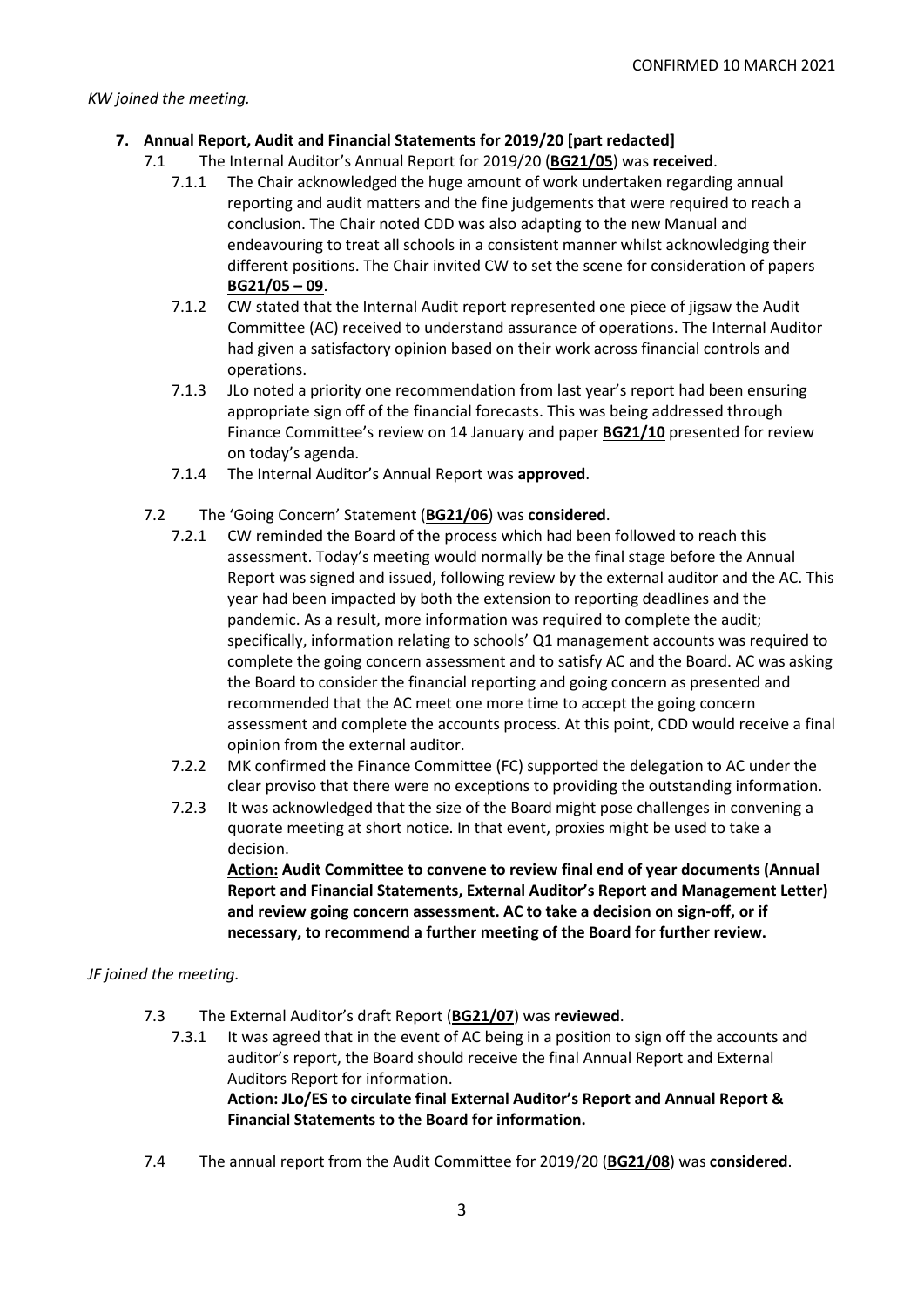- 7.4.1 CW stated the report represented a summary of the Committee's work over the course of the year. Actions had been included in response to the increasing standards expected in relation to governance and controls. AC would need to monitor these over the remainder of the year.
- 7.5 The Annual Report of the Board of Governors and the Financial Statements for 2019/20 (**BG21/09**) was **reviewed**.
	- 7.5.1 CW noted this had formed the substance of AC's discussion. The report had been reviewed through management processes, FC and AC, and was presented for receipt and approval today, barring the going concern assessment.
	- 7.5.2 The Annual Report and Financial Statements was **approved in principle** subject to receipt and review of the Q1 Management Account information required by the external auditor in order to confirm the assessment of CDD as a going concern, and confirmation of that information by the external auditor.

## **8. Annual Financial Return**

- 8.1 The five-year financial forecast for submission to the Office for Students (**BG21/10**) was **reviewed**.
	- 8.1.1 JLo thanked Schools for the huge amount of work and time which had input into this paper.
	- 8.1.2 MK reported that FC had had an in-depth discussion on the forecast at its meeting on 14 January and that the paper had been updated in response to this discussion. FC recommended that CDD should present the forecasts but with the risks highlighted as indicated. FC would meet again to review the final submission before submission to the OfS, resolving the issue raised by Internal Audit in the previous year. MK noted the depth of consideration given to the forecast this year and thanked the School FDs and JLo for their work.

## **Action: Finance Committee to review and sign-off final submission of Financial Forecasts before submission to OfS.**

8.1.3 Schools proposed a number of minor amendments in relation to presentation of their forecasts.

### **Action: Schools to send any comments on presentation of Financial Forecasts to JLo for agreement before submission to OfS on 1 February.**

8.1.4 The five-year financial forecast was **approved** subject to agreement of final comments between the Schools and JLo.

## **9. Annual Report to the Board on Quality and Standards**

- 9.1 The annual report on quality and standards which assures the Board that the Conservatoire meets the OfS conditions of registration B1 to B5 (**BG21/11**) was **considered**.
	- 9.1.1 JLe noted that whist the annual return to OfS no longer required an assurance on quality and standards, the report was intended to assure the Board of the continuing compliance with the for OfS conditions of registration (B1 to B5 inc). The report was presented to the Board to explain the activities undertaken to assure quality and standards and as a reminder of the other contributing reports received throughout the year. CDD would continue to provide these during the transition period.
	- 9.1.2 JLe noted CDD has continued to be in the top quartile for NSS 2020 results. The NSS for 2021 was now underway and would conclude in April. Although HEPs in England were no longer required to promote the survey to students, JLe encouraged schools to do so, as the survey provided useful information in terms of judging student satisfaction.
	- 9.1.3 MH advised that it was possible NSS rates and results would be down this year across the sector as a result of the pandemic and the resultant changes to delivery of teaching and learning. However, promotion remained the best way of generating a strong response.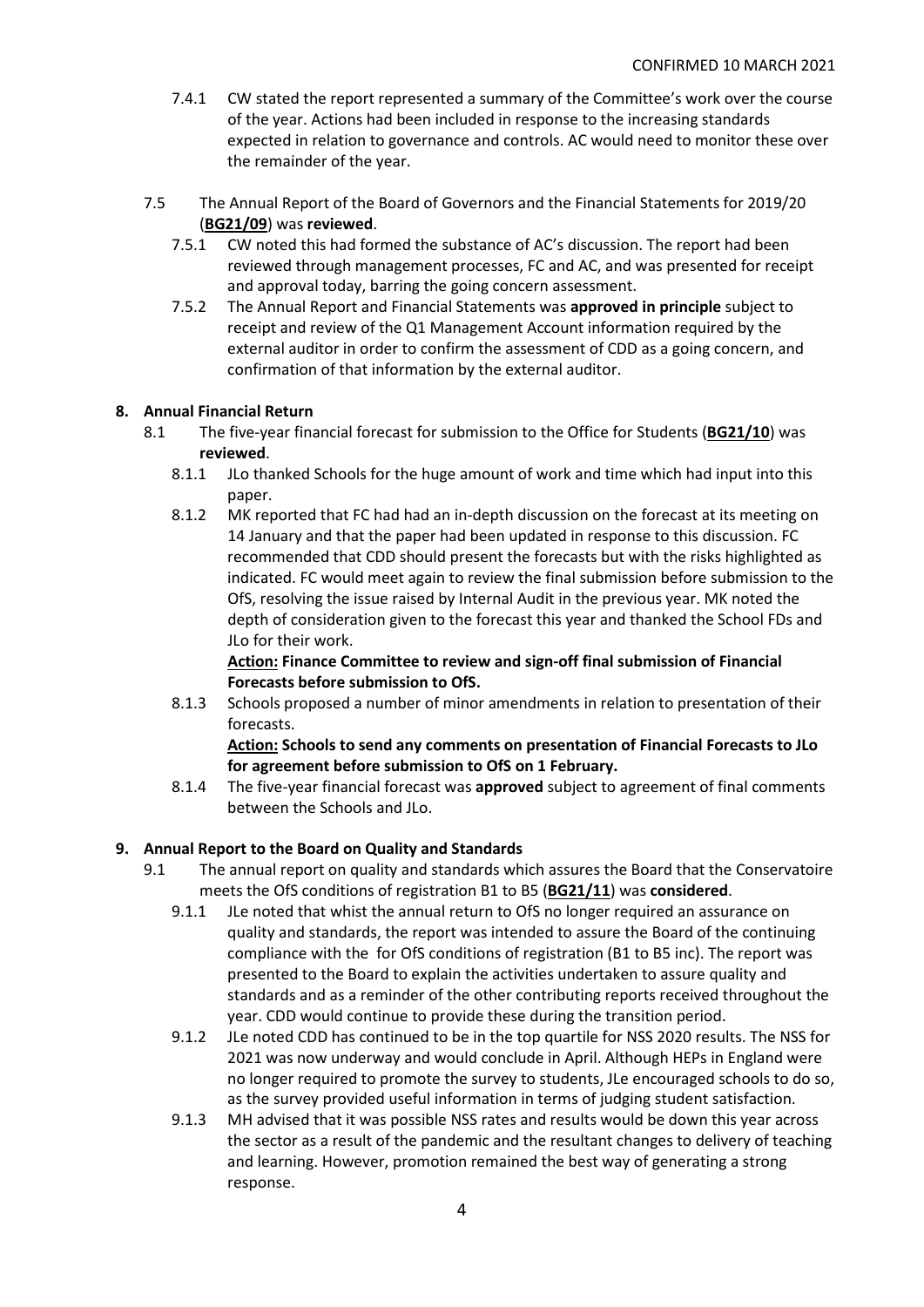9.1.4 JLe noted that the NSS was also undergoing a general review. CDD had had representation on the NSS review group through its Data Manager and had been able to feed in a small specialist view.

### **10. Organisational Transition**

- 10.1 The legal advice from Mills & Reeve pertaining to the Members Agreement, governance structures and Charity Commission (**BG21/12**) was **received** and **considered**.
	- 10.1.1 The Chair reported that further discussions had taken place offline in relation to these matters since receipt of the advice and asked LV to talk through the processes and procedures under consideration.
	- 10.1.2 LV reported that a Transition Planning Group had formed with JLe and representatives from the School Boards (Ian Stanley – Rambert, Virginia Brooke – Central, Guy Stobart – BOVTS). The group had developed a Project Initiation Document (PID) which was now with CEC and SMT for comment. LV emphasised this was a living document addressing scoping, delivery, objectives, timetable, project management control, and resourcing. It was proposed that JLe would be project manager and JR project sponsor; a coordination committee would comprise CEC members and one or two governors who would report to the steering committee on the Board.
	- 10.1.3 LV stated that CDD needed to consider what was required in terms of external advisors. There was a piece of work to progress around amending the Members' Agreement. JR and LV had also initiated conversations regarding advice from potential liquidators and solvency experts. JLe was looking at the scope for this piece of work. It was critical for governance that the Board received external advice to ensure it had the right protections going forward. LV reminded the Board it would need to sign a statutory declaration to say CDD was solvent and going into liquidation. LV expected these elements of the Transition Plan to move forward in the next few weeks. It was intended that the Plan would be shared with OfS by the end of the month.
	- 10.1.4 JLe acknowledged the support received from the planning group and noted that the transition represented a new process for all parties including CDD staff, CDD and school governors and the OfS. All help was welcomed.
	- 10.1.5 JR asked for the Board's support in moving forward this area of work. This was **agreed**. **Action: Following consultation with CEC and SMT, JLe to circulate the project initiation document (PID) for the Transition Plan to the Board and share with the OfS.**
- 10.2 The proposed resolution to pursue a solvent winddown of CDD's registration as a Higher Education Provider with the Office for Students working towards a transition date of July 2023 was **discussed**.
	- 10.2.1 It was suggested that the resolution should incorporate the possibility of an earlier transition date, should this be viable, and in order to support and be consistent with the messages presented in external communications.
	- 10.2.2 It was confirmed that the Board would not agree to an earlier transition date than July 2023 should this jeopardise CDD as a going concern.
	- 10.2.3 **It was resolved** to pursue a solvent winddown of CDD's registration as a Higher Education Provider with the Office for Students working towards a transition date of no later than July 2023.
- 10.3 The updated Serious Incident Report to the Charity Commission (**BG21/13**) was received.
	- 10.3.1 It was noted that the Report would need some further amendments reflecting recent developments, including the formal notification of resignation from LCDS.
	- 10.3.2 WU noted he would forward some comments to ensure consistency with other documents such as the Annual Report. **Action: WU to send comments on Charity Commission Serious Incident Report to ES for updating. JR to review prior to submission.**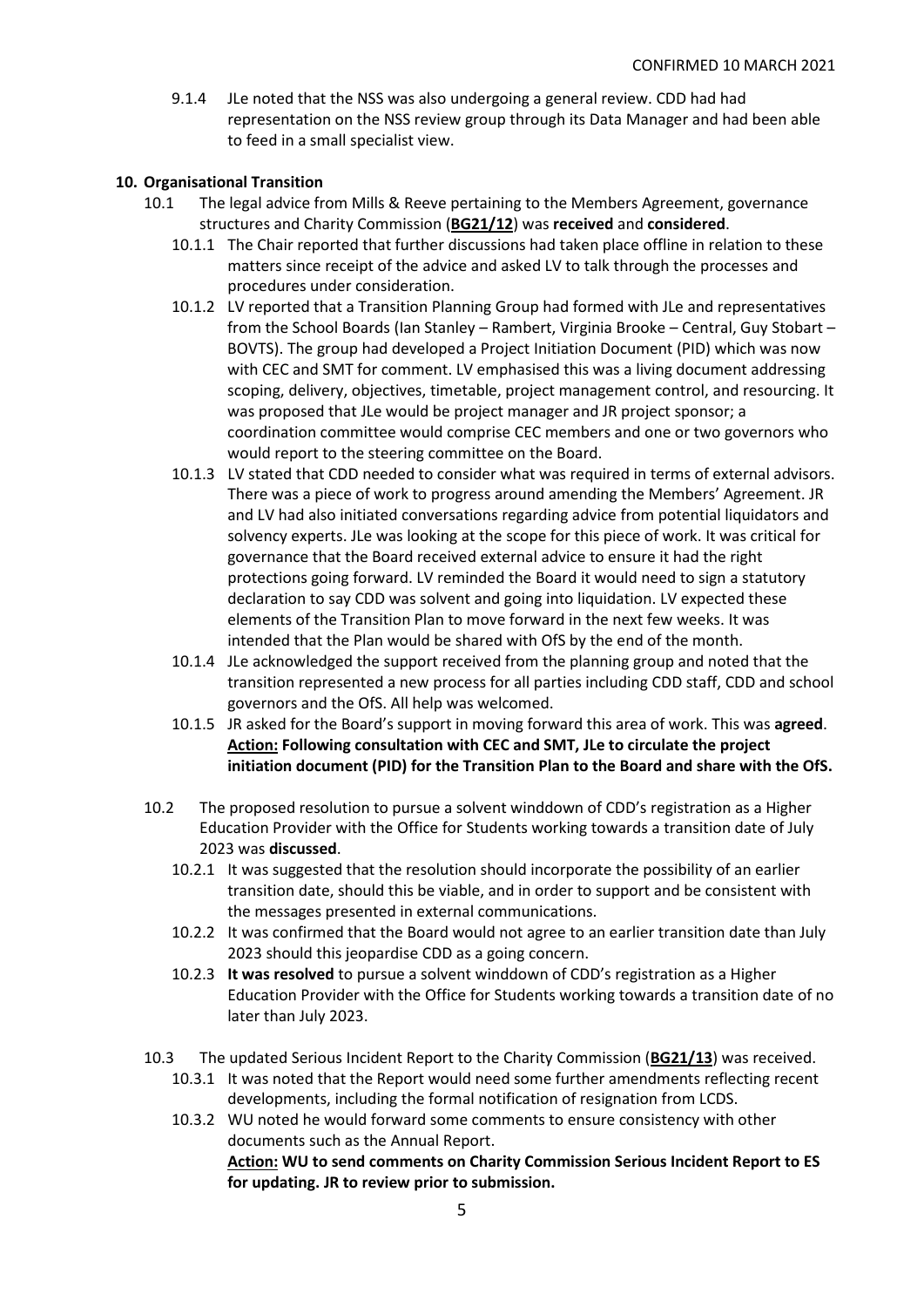10.3.3 The Serious Incident Report was **approved in principle** subject to the above amendments and final approval by the Chair.

### **11. Report of the Audit Committee**

11.1 The minutes of the Audit Committee meeting of 14 January 2021 (**BG21/14**) were **received**.

## **12. Report of the Finance Committee**

- 12.1 The minutes of the Finance Committee meeting of 14 January 2021 (**BG21/15**) were **received**.
- 12.2 The CDD Management Account (four months to November 2020) (**BG21/16**) was **received**.
	- 12.2.1 JLo noted that the costs of CDD were currently below budget, however the budget needed to be altered as it was currently shown on a cash basis rather than on an accrual basis.

### **13. Any Other Business**

- 13.1 The Chair invited the Student Governor to update the Board on a developing matter.
	- 13.1.1 TL reported that a group of students across CDD were working on a petition to government in light of the pandemic, regarding fees and prioritising performing arts and conservatoire training to resume in-person teaching as soon as possible. Principals and CDD staff had been made aware of students' plans. TL emphasised the petition was not direct to the institution and was not a criticism of the Schools or CDD. Students felt the Schools were doing the most they could and should not be burdened with additional costs or criticism. Students felt well supported.
	- 13.1.2 TL reported that the group would write a letter to the Universities Minister Michelle Donelan, followed by letters to local MPs lobbying for more support and more recognition. These letters would stress the need for in person teaching and financial recognition, acknowledging that access to training online did not represent what students had signed up for and should be receiving, such as access to studios, although through no fault of the schools. TL was meeting regularly with student representatives from LCDS who were leading the campaign and drafting the letter. They aimed to submit the letter early next week.
	- 13.1.3 The Chair thanked TL for this update and noted it was useful for the Board to be aware of students' efforts. On behalf of the Board, RJ congratulated TL on the mature and considered way she had presented her views and those of her colleagues.
	- 13.1.4 JLe reported that Conservatoires UK had represented the conservatoire sector in a meeting with Michelle Donelan and had received verbal recognition that the performing arts would be added to a priority list of courses which should resume faceto-face teaching as soon as possible.
	- 13.1.5 CC reported that Andrew Hurst from One Dance UK and a patron of The Place would also be advocating for the performing arts on this matter at an All Party Group.
- 13.2 It was noted that CW's resignation would follow the conclusion of AC's work on the end of year process as agreed by the Board today. The Board thanked CW for her contribution.
- 13.3 EF noted she would be leading the search for CW's successor for Chair of Audit Committee and welcomed any input from colleagues.
- 13.4 The Board thanked JR and JLe for stepping into the critical roles of Chair and Accountable Officer.

#### **14. Date of Next Meetings**

14.1 The meeting dates for the 2020/21 academic year were noted as follows: